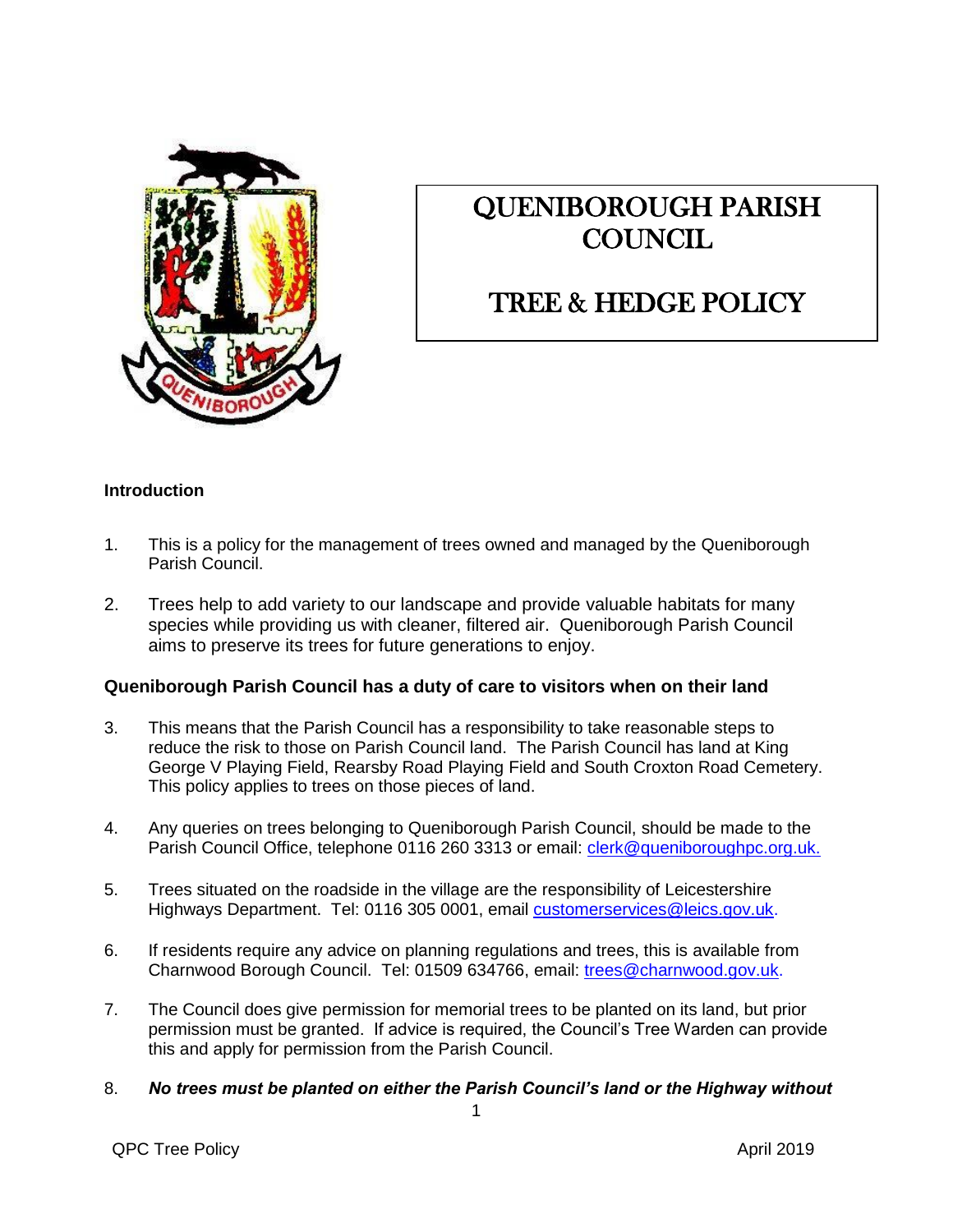*the express permission of the relevant authority, as the future care of that tree*  becomes the responsibility of that authority. The tree will then be listed on the *Council's tree audit.*

#### **ANY TREES PLANTED WITHOUT PERMISSION MAY BE REMOVED.**

### **Work that Queniborough Parish Council will carry out on Council owned trees**

- 9. In maintaining our trees, we will:
	- Remove dead, dying and dangerous trees
	- Remove dangerous and damaged limbs
- 10. It is our policy to survey our trees on a regular basis by the Council Tree Warden, the Council's gardner/handyman, Councillors and a qualified tree surgeon. If trees require works under this section, members of the public should contact the Parish Office on 0116 260 3313 or email [clerk@queniboroughpc.org.uk.](mailto:clerk@queniboroughpc.org.uk.) Further information on the tree inspection programme can be had from the Parish Office.
- 11. The trees will be inspected and if works are required this will be programmed as necessary.

## **Work that Queniborough Parish Council will not carry out to Council owned Trees**

- 12. We have no obligation to carry out the following tree works:
	- Cut back branches overhanging private property.
	- 'Top' trees or remove branches to increase daylight or decrease height in relation to property.
	- Remove branches or trees affecting views or interfering with TV reception.
	- Remove branches or trees to prevent falling leaves, honeydew from aphids or other minor debris.
	- Remove roots from drains or repair root damage to structures, where the tree has not been clearly demonstrated to be the principal cause.
	- Remove branches or trees to prevent potential root damage to structures.
	- Remove branches nearly touching buildings, walls, roofs, fences etc.
	- Remove branches or trees to prevent access to squirrels or birds.
- 13. If members of the public would like tree works carried out as per this Section, they should make their own arrangements as described below.

## **Carrying out tree works yourself and Pruning Guidance**

- 14. In common law, a property owner can cut back overhanging branches to the boundary of his / her property. The Parish Council would usually have no objection to property owners carrying out tree work or engaging a contractor at their own expense, provided that:
	- access is not gained onto the neighbouring land or to a tree within that land; if access to our land or to a tree on that land is required, our permission must be sought.